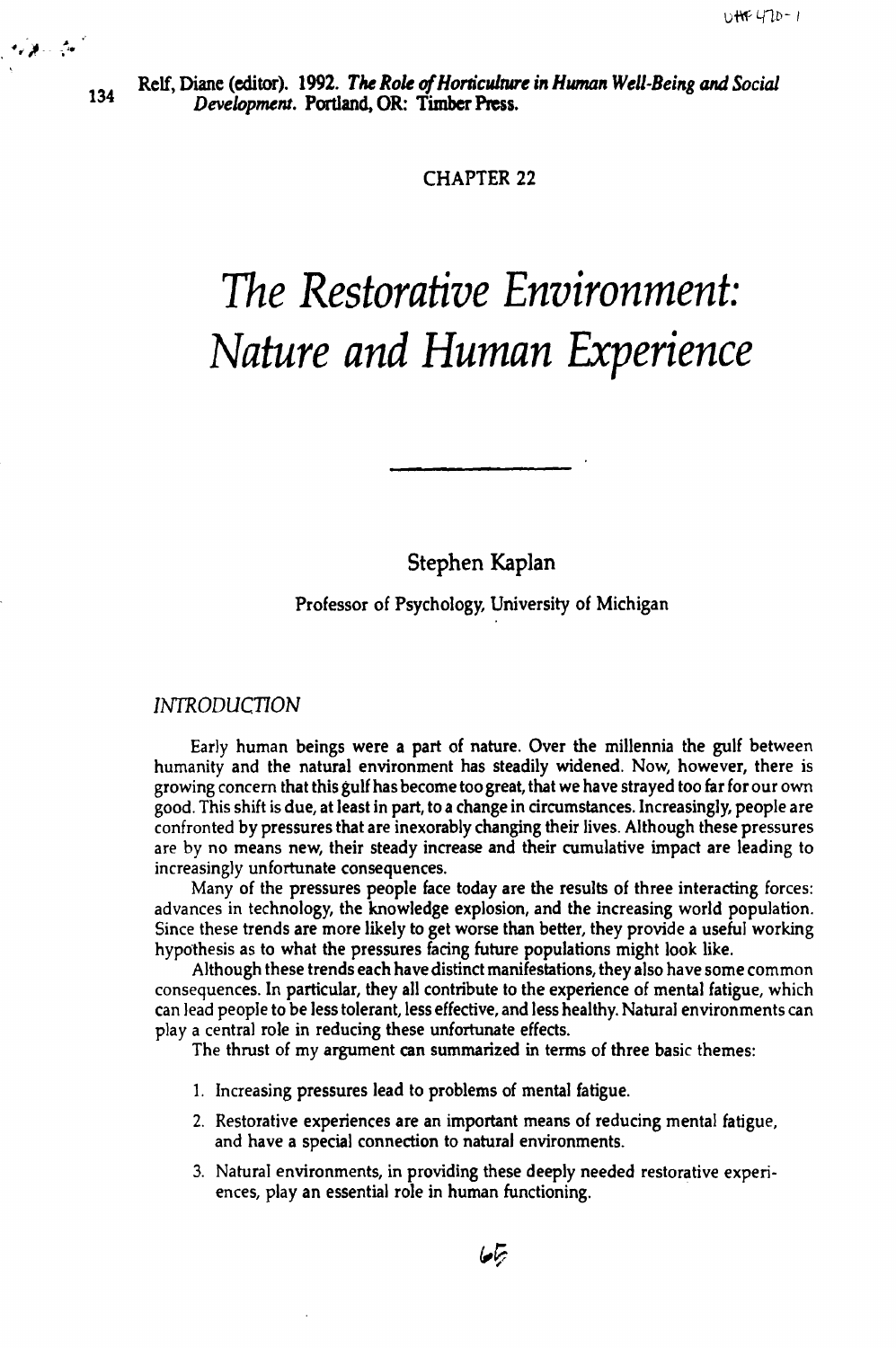**d** 

These themes, in turn, lead to three groups of questions that 1 shall attempt to address: -

- 1. The first set of questions concerns the pressures members of modem society face: Why are these pressures increasing? What impact do they have?
- 2. The second set concerns what Rachel Kaplan and I have come to call "restorative experiences," that is, experiences that help people recover from mental fatigue: What is the nature of these experiences? How do they achieve their substantial benefits? How does nature play a special role in providing such experiences?
- 3. Finally, what makes natural environments so important? What kinds of signifi-cant impacts can they have on the life of an individual? -

### *INCREASING PRESSURES AND THEIR IMPACTS*

 $\mathbf{v}^{\mathrm{in}}$  .

To understand the pressures facing an individual in the modem world, it is essential to understand something about the psychological process of attention, since attention is the aspect of human functioning that seems to suffer most.

For much of human history, information was scarce and the information available was highly selected (Postman, 1985). For a variety of reasons, the situation has changed dramatically in a relatively short time. Information is no longer scarce; as information proliferates, what is now scarce, as Herbert Simon (1978) has pointed out, is attention.

To appreciate what it means to say that attention is a scarce resource, a distinction that the great psychologist-philosopher William James made nearly 100 years ago may prove helpful. James (1892) identified a kind of attention, which he called "involuntary," that is evoked by something interesting or exciting in the environment. Such attention has the advantage of being effortless; attending to something of great interest is not hard work. Involuntary attention has two limitations. It is dependent upon an interesting environment, and sometimes one has to function in an environment that is not interesting. It also ties one to the environment; as such, it favors simple and direct responses rather than those that take advantage of one's higher mental processes.

A second kind of attention, which has come to be called "directed attention" (Stuss and Benson, 1986) does require effort. On the other hand, it permits one to focus selectively upon the environment, and to engage in higher mental processes such as problem-solving and planning. Unlike involuntary attention, directed attention is under voluntary control; when one instructs a child to "pay attention," one is referring to directed attention. The major limitation of directed attention is that it requires effort and that one's capacity to put forth that effort is finite. In other words, directed attention is susceptible to fatigue.

Given this brief sketch of the two kinds of attention, it is possible to begin to examine the pressures on attention that are characteristic of living in the modem world. Some of these pressures are the result of active competition for our attention. The mass media in general, and advertising in particular, are deeply committed to this informational struggle. High technology is employed to make these forms of informational competition ever more seductive. Thanks to marketing research and well-honed intuition, there is now considerable knowledge of what people find inherently interesting. This knowledge is effectively used against us, deflecting us toward stimuli that are hard to ignore but unsatisfying and unhelpful. Mander (1978) argues that in American television this coercive technology has been elevated to a highly refined art.

Some of the pressures on directed attention are not the outcome of an active struggle but take their toll nonetheless. It has become increasingly difficult to find the information one needs, embedded as it is in vast quantities of information that one does not need. Information retrieval has become so difficult that some corporations now favor doing a study

66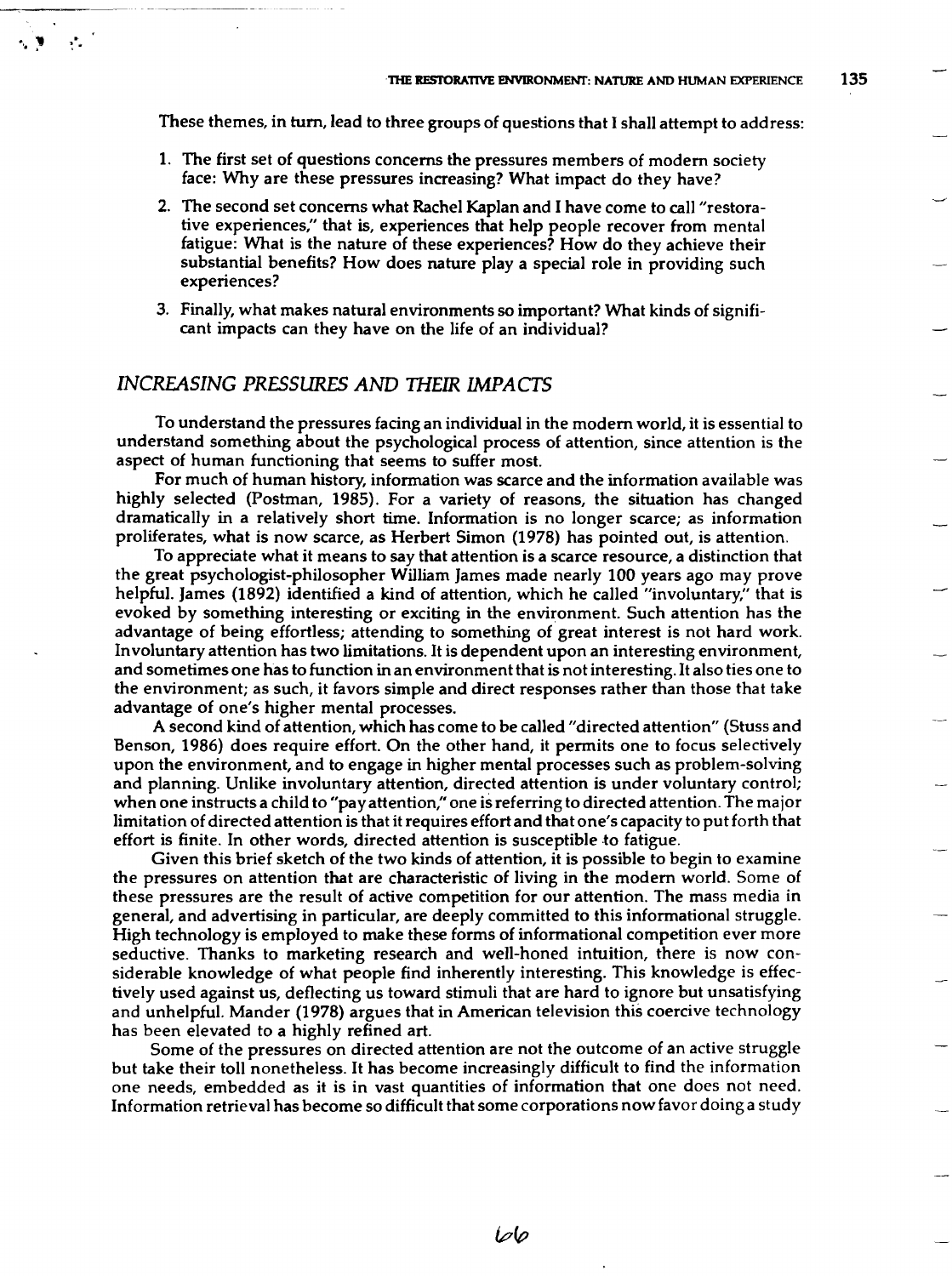#### **STEPHEN KAPLAN**

on their own rather than searching the literature to determine whether it has been done before.

As the information explosion increases unabated and as media and advertisers fight over our scarce attention, the need for rest becomes increasingly important. Unfortunately, the trend has been in the opposite direction. The emphasis on efficiency and productivity, coupled with recent technological advances, has tended to reduce or eliminate the moments of rest that were at one time a natural part of everyday life.

The shift in the relationship of people to computers that has occurred in the past 30 years provides a vivid illustration. When I arrived in graduate school, the analysis of variance (a statistical technique) had recently been developed. With the aid of an electric calculator, such a statistic could be computed by a graduate student in about one year of work. This heroic effort then became the core of the student's dissertation. By the time I completed my graduate work, the computer had not only arrived on the scene but had become an accepted part of the institution's functioning. It was available to compute our statistics, and we had only to wait 24 hours for the results. Now waiting 24 hours for results would seem like an eternity; we expect to obtain them on-line, and many users are unhappy if their personal computers are not capable of multi-tasking, i.e., of doing several things at once. The rests one takes in between events are rapidly disappearing.

A story told by an Amish farmer provides a useful contrast (Kline, 1990). He was discussing the advantages of a horse over a tractor asa source of locomotive power on the farm. "Because God didn't create the horse with headlights, we don't work nights," he commented. Owning a tractor, by contrast, would lead to a powerful temptation to plow after dark. He also pointed out that the horses need to rest after a morning of work. As a result the family could assemble for lunch and a rest. Again, owning a tractor would have made it tempting to eliminate this important midday respite.

The increased pressure on directed attention forces us to expend more effort in order to retain focus on what is important. We thus call on directed attention with increasing frequency. At the same time, the decline in opportunities for rest leaves us less able to deal with the growing fatigue. The fatigue that results from the  $\sim$  multiple assaults on our attention is not physical, but mental. Indeed, physical activity  $\blacktriangleright$  ften welcomed by individuals suffering from mental fatigue.

Everyone has experienced mental fatigue at one time or another; certainly everyone who has ever been a student remembers how one felt after completing final examinations. Despite this widespread experience, the implications and the seriousness of this mentally depleted state are not widely recognized. A compilation of the results of a variety of studies yields the following description of individuals suffering from this all-too-common condition: They have difficulty concentrating and are highly susceptible to distraction; find it difficult to make decisions; are impatient and inclined to make risky choices; are irritable and less likely than usual to help someone in distress; have difficulty either planning or carrying out previously made plans.

This is hardly a desirable state of affairs either for oneself or for someone with whom one associates. In extreme form, it could lead to excessive alcohol consumption or other drug abuse and/or to violent behavior. Even in milder form, such a state is unlikely to be conducive to creativity and effectiveness. Certainly if there were a way to reduce the overall level of mental fatigue in the population, it would be worth a substantial investment to do so. Fortunately, there is such a way.

اسنا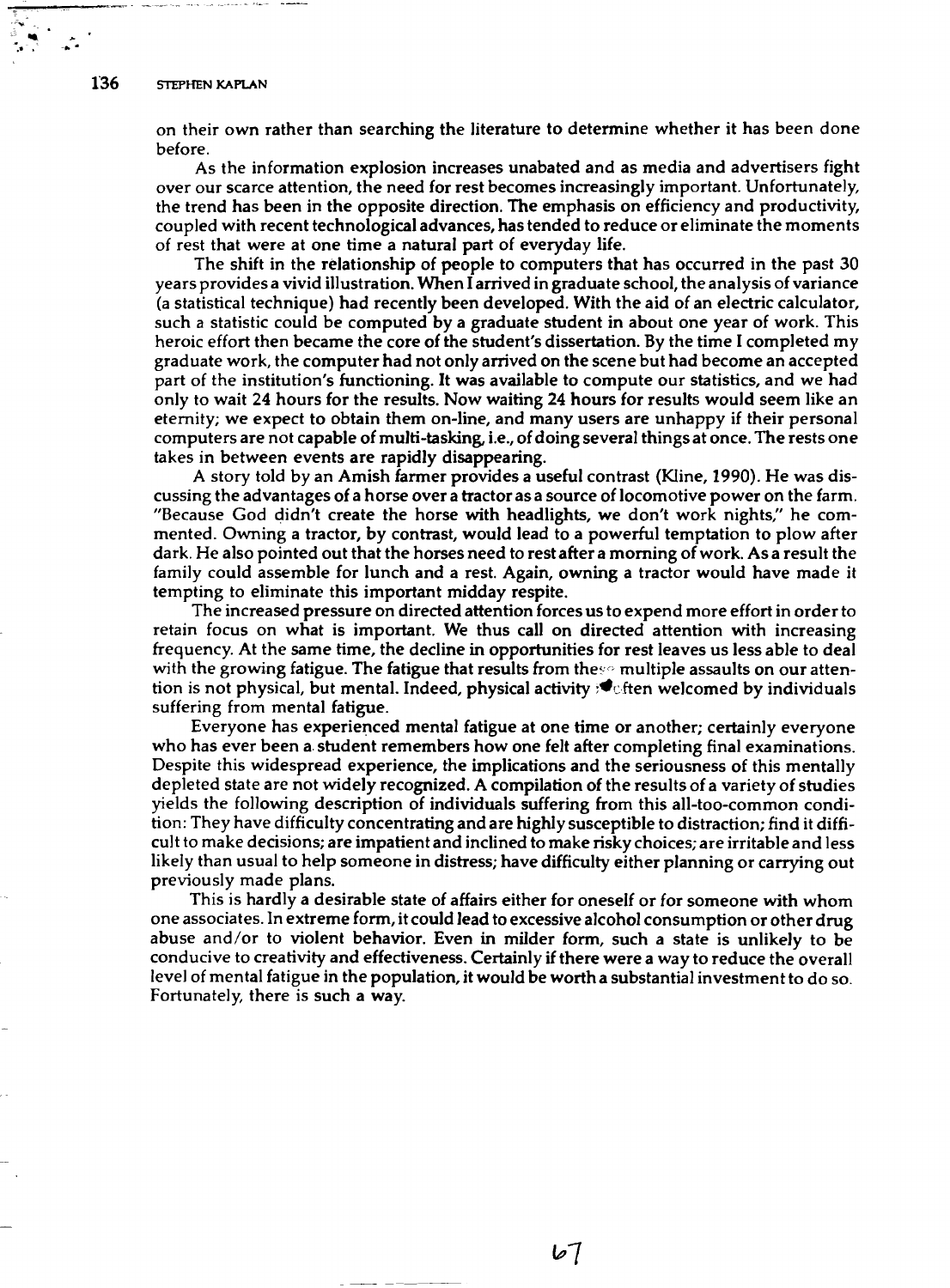137

# **THE RESTORATIVE EXPERIENCE -**

 $\mathcal{L}_\mathrm{c}$ 

The concept of restorative experiences arose in the context of a research program in the wilderness (Kaplan and Kaplan, 1989, chapter 4). The **U.S.** Forest Service had asked us to study the benefits of an ongoing wilderness program that was being carried out in Michigan's Upper Peninsula. Wilderness was not a primary research interest of ours, and the project was certainly not one we would have initiated on our own. What we learned from the research, however, was well worth the effort and turned out to have far broader applications than we would have expected.

The participants in the wilderness program we studied found the experience to be a profoundly restful and even healing one. In addition to recovery from mental fatigue, many of them found themselves in a reflective mode, stepping back to consider their lives and their priorities. They found nature more powerful, and at the same time more comforting, than they had ever imagined; they left the wilderness at the end of the trip worrying about how they could maintain their contact with this unexpectedly significant environment. An experience such as theirs, which leads to a recovery from mental fatigue as well asa variety of associated benefits, we have come to call a restorative experience.

Of particular interest for our present purposes are the four components of the restarative experience that we identified in the course of this research program. To understand these components and how they fit together, it might be helpful to pause for a moment to look at the thought process that occurs in restorative settings, and to see how it differs from the kind of thinking that occurs everyday. In this way, understanding the aspects of the environment that support this rather special pattern of thinking may be easier.

Let us return to the most basic aspect of the restorative experience, namely that it facilitates the recovery from mental fatigue. Our present task is to consider what goes on in the mind that accounts for this recovery process. This can be understood in terms of two basic themes:

- 1. Peoples' behavior depends upon the models of the world that they carry around in their heads.
- 2. When people can run that model effortlessly, they can rest that part of the mind that readily becomes fatigued.

Perhaps a little explanation is in order. What does it mean to say that one has a model of the world in one's head? Let us start with the assumption that under normal circumstances, people know something about what they are doing. Even a setting that one has never been in before may be sufficiently like other, familiar settings that one has some idea of what to do. In such cases, one has a model of the environment in one's head, and this model helps guide behavior (Kaplan and Kaplan, 1982).

Havinga model is half the battle. To be able to run the model effortlessly, one also needs cooperation from the environment. Each of the four components of the restorative experience we identified in the wilderness research offers an essential aspect of this environmental support.

Being Away. Being in some other setting makes it more likely that one can think of other things. People often talk of having to get away, of needing a change, when they are exasperated by the accumulation of mental fatigue (although they may not put it in those terms).

Extent. Being away does not guarantee a restorative experience, however. Many settings may provide a change, but they are limited in scope. By contrast, restorative settings are often described as being "in a whole different world." Two properties are important to this experience: connectedness and scope; together they define what I mean by extent.

Scope requires that the environment is experienced as large enough that one can move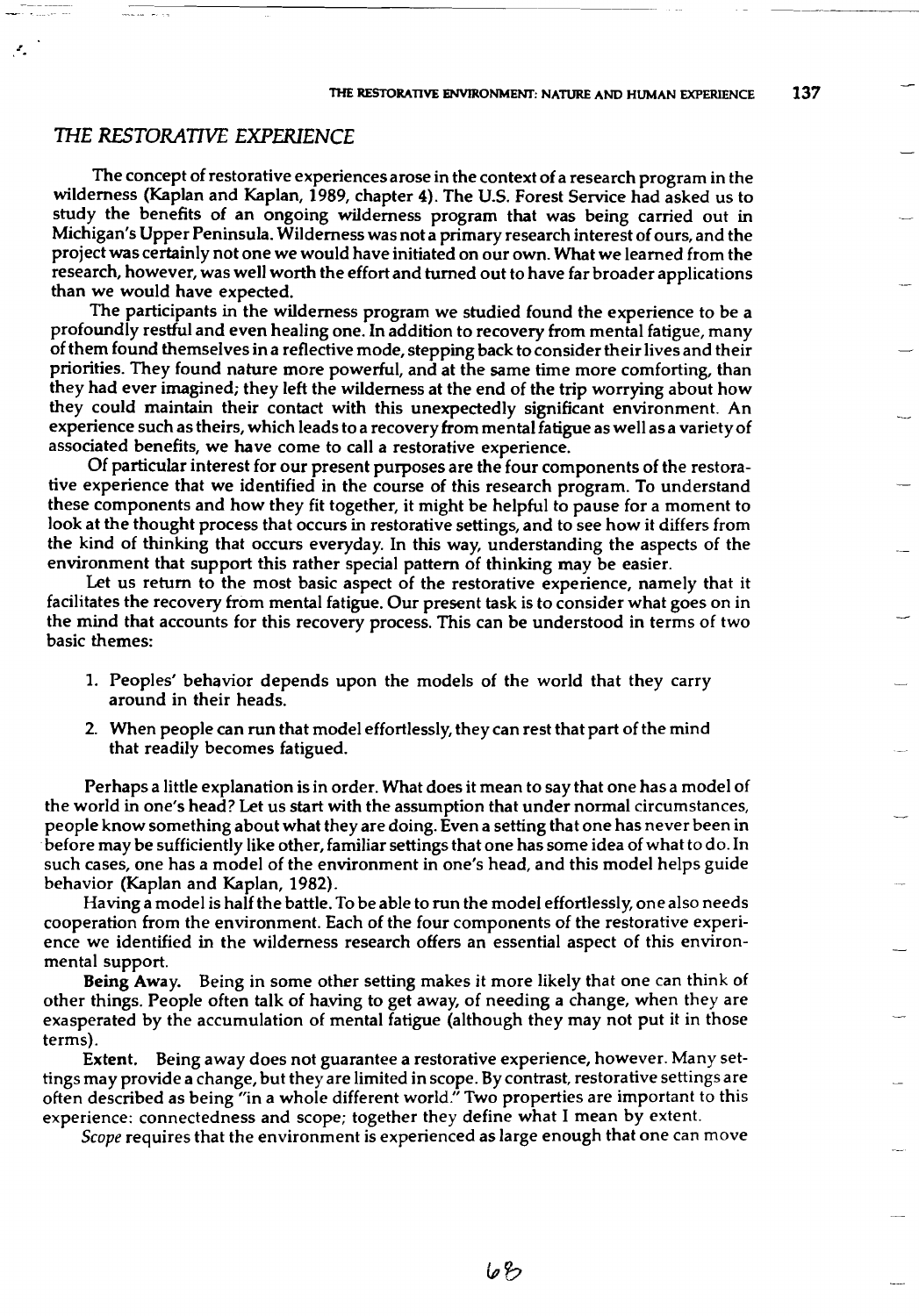#### STEPHEN KAPLAN

around in it without having to be careful about going beyond the limits of the model that one is running. To have *connectedness,* the various parts of the environment must be perceived as belonging to a larger whole. Without that, one must repeatedly expend effort to find the model that isappropriate to the current momentary situation. A situation that allows a model to be left to run on "automatic pilot" requires far less effort.

Although the notion of extent is pertinent to a physical setting, it applies in a more conceptual, or imagined, sense as well. Thus, the experience of being in some distant "place" can also be realized when one is absorbed in a novel or by a performance.

Fascination. In addition to the need for extent, restorative experiences depend upon interest or fascination. A fascinating stimulus is one that calls forth involuntary attention. Thus fascination is important to the restorative experience, not only because of its intrinsic attraction, but also because fascination allows one to function without using directed attention. Here, too, the ease with which one can run one's mental model of the world is directly affected. Without fascination, there is always the danger that the model one should be running will give way to distraction or to daydreaming. Effort is required to keep the appropriate model in focus. One of the great benefits of fascination is that it frees one from the need for effort of this kind.

Just as extent can be based on the physical environment or on one's perceptions and thoughts, fascination can be derived from objedsin the environment, as well as from ways of doing things. People are fascinated by figuring things out, by predicting uncertain events, by challenges. Thus, restorative experiences can draw on a great variety of circumstances, as long as there is sufficient extent and enough to keep one absorbed by it.

Compatibility. Even with fascination and extent, an environment can still fall short as a setting for restorative experiences. The final component of the restorative concept calls upon the compatibility among the environmental patterns, the individual's inclinations, and the actions required by the environment (S. Kaplan, **1983).** 

The importance of compatibility is easiest to see in its absence. There is no lack of settings in which the environment undermines what one is trying to accomplish, where one's goals and actions are obstructed by the demands made by the environment. Such situations require considerable mental effort. In a compatible environment, by contrast, what one wants to do and is inclined to do are what is needed in and supported by the environment. When what intuitively feels right is what the situation requires, one's model is thoroughly supported by what is happening in the environment. In such cases, one's relationship to the environment takes on an effortless quality that can be deeply restorative,

Although these properties of a restorative experience emerged in the context of the wilderness experience, it quickly became evident that they were by no means unique to such settings. In particular, the garden experience (R. Kaplan, **1973),** which is different in so many ways, turned out, on a deeper level, to have striking similarities.

### APPLYING THE RESTORATIVE CONCEPT TO *7HE* NATURAL ENVIRONMENT

Although the restorative environment is by no means restricted to natural settings, natural environments seem to be particularly restorative. Of particular importance in this context is the role of "accessible nature." This role should become increasingly clear as we examine each of the properties of the restorative experience discussed above in the context of natural settings in general. The emphasis in this section is on settings that, while often undramatic and small in scale, have the essential property of being readily accessible.

Being Away. Natural settings are often the preferred destinations for extended restorative opportunities. The seaside, the mountains, lakes, streams, forests, and meadows are all idyllic places for "getting away." Yet for many people in the urban context, opportunities for getting away to nature spots in their nearby environment are minimal. Natural

 $\mathcal{L}$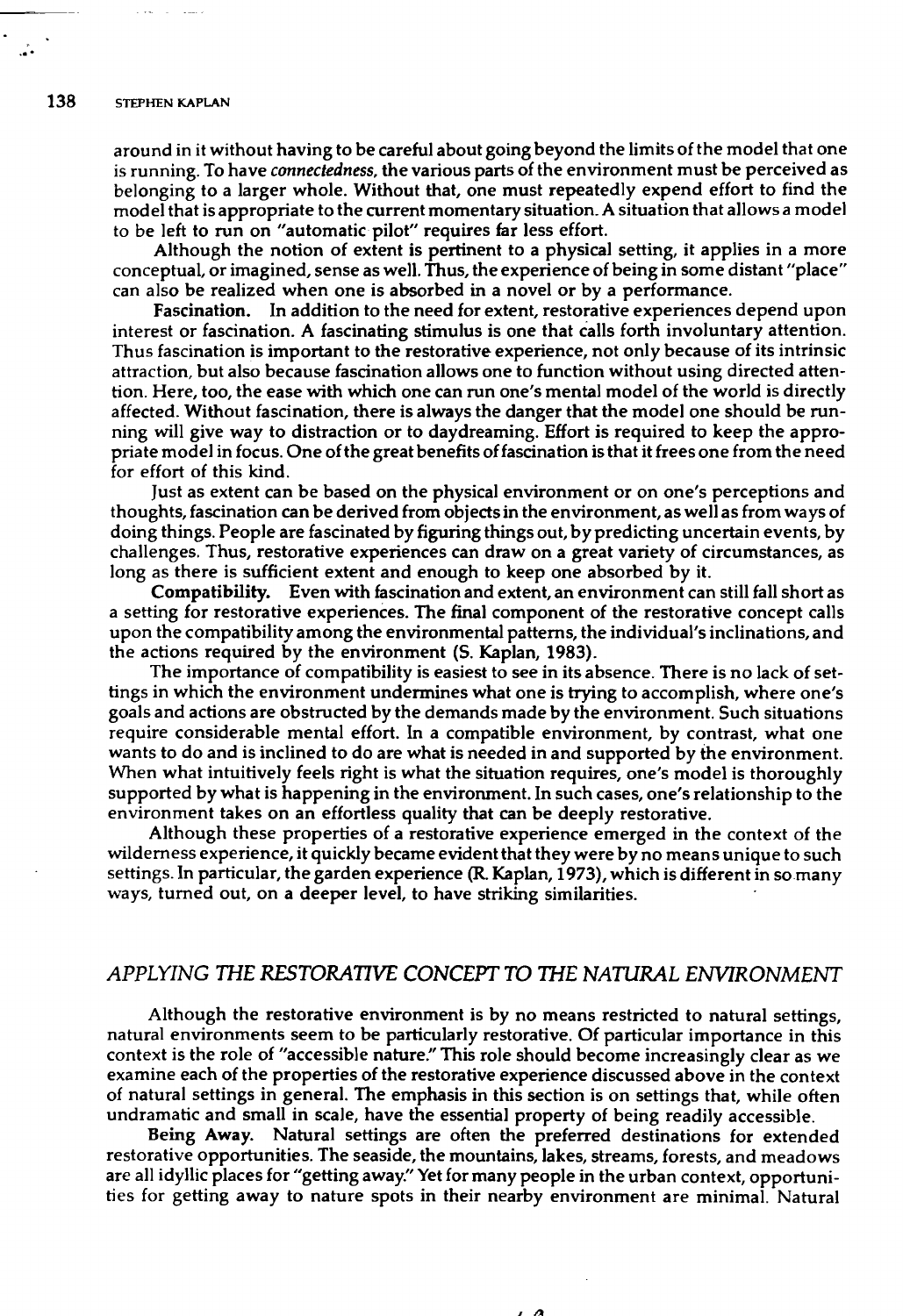environments that are easily accessible thus offer an important resource for resting one's directed attention.

**Extent.** In the distant wilderness, extent comes easily. But extent need not entail large tracts of land. Even a relatively small area can provide a feeling of extent. Trails and paths can be arranged so that a small area seems much greater. Miniaturization provides another device for providing a feeling of being in a whole different world, though the area is in itself not extensive. Japanese gardens sometimes combine both of these devices in giving the sense of scope as well as connectedness.

Extent, as already mentioned, also functions at a more conceptual level. For example, settings that include historic artifacts can promote a sense of being connected to past eras and past environments and thus to a larger world.

**Fascination.** Nature is certainly well-endowed with fascinating objects, as well as offering many processes that people find engrossing. Many of the fascinations afforded by the natural setting might be called "soft fascination." Clouds, sunsets, snow patterns, the motion of the leaves in a breeze—these readily hold the attention, but in an undramatic fashion. Attending to these patterns is effortless, and they leaveample opportunity for thinking about other things.

When one thinks of sources of soft fascination, vegetation is a recurring theme—the  $\cdot$ view of trees and grass out the window, masses of flowers, the garden. People find these patterns aesthetic and pleasurable; in the context of this pleasure, people can reflect on difficult matters that would be too confusing or too painful to contemplate under other circumstances.

Compatibility. The natural environment is experienced as particularly high in compatibility. It is as if there were a special resonance between the natural setting and human inclinations. For many people, functioning in the natural setting seems to require less effort than functioning in more "civilized" settings, even though they have much greater familiarity with the latter.

It is interesting to consider the many patterns of relating to the natural setting. There is the predator role (such as hunting and fishing), the locomotion role (hiking, boating), the domestication of the wild role (gardening, caring for pets), the observation of other animals (bird watching, visiting zoos), survival skills (fire building, constructing shelter), and so on. People often approach natural areas with the purposes that these areas readily fulfill already in mind, thus increasing compatibility.

A nearby, highly accessible natural environment cannot provide the context for all of these goals and purposes. Yet even such a setting is likely to be supportive of the inclinations of those who seek a respite there. It is amusing to think of the factory worker who races off during the lunch period, fighting traffic and distractions, to find a spot in the shade of a tree for a peaceful break. If the peaceful effect would have been totally worn off by the time the return trip is made at the end of the hour, would this ritual be repeated again tomorrow?

## CONCERNNG THE IMPORTANCE OF THE NATURAL ENVIRONMENT: RESEARCH RESULTS

A recently completed study (Cimprich, 1990) brings together many of the themes of the conference in a particularly striking fashion. Years of experience working as an oncology nurse at Sloan-Kettering Institute in New York led Dr. Cimprich to wonder why preparing patients to care for themselves after they left the hospital was so difficult. She also wondered why patients who no longer required treatment and were considered to have excellent prospects from a medical point of view, so often experienced serious problems. They reported difficulties in managing their lives and difficulties with their marriages. They experienced symptoms they were unable to explain, which disturbed them and led them to distrust the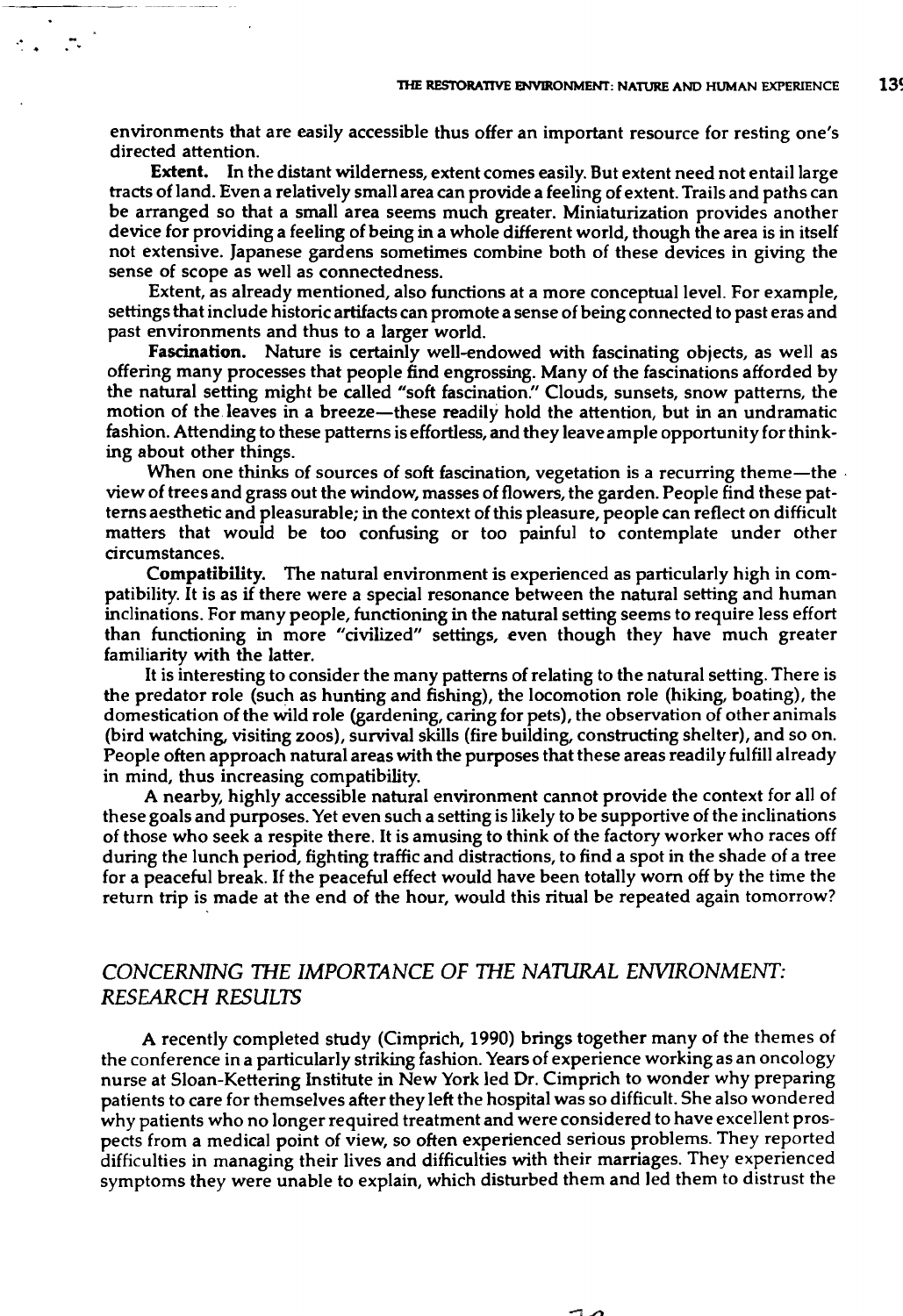clean bill of health they had been given. One of the characteristic difficulties, involving severe limitations in the capacity to focus, has been found to persist for at least three years after treatment. Patients often compensate for this limitation by a progressive narrowing of their lives.

**A** number of years ago, Dr. Cimprich, then a doctoral student in the School of Nursing at the University of Michigan, was taking a course with me. When the topic of directed attention and mental fatigue was discussed in class, she immediately recognized its relevance to the plight of the cancer patients with whom she had worked. When viewed from this perspective, the experience of the cancer patient can be seen as a multifaceted attack on the unfortunate individual's directed attention.

For her dissertation project, Dr. Cimprich decided to work with breast cancer patients who had an excellent prognosis for a full recovery. She set out to find a battery of objective measures of attentional capacity. Lacking any pure measures of directed attention, I proposed that we add a novel technique to the battery of tests. Many people are familiar with the wire frame drawing of a cube (technically called a "Necker cube" in the psychological literature) that appears to "reverse" as one focuses upon its center for a period of **30** seconds. In other words, which face of the cube appears to be in front seems to change from time to time, assuming that one stares at it long enough. The rate of these reversals varies considerably from one person to the next.

Although the basic phenomenon of the apparent cube reversal is widely known, what is less well known is that it is possible to slow the rate of reversal by making an effort to do so. If one focuses one's attention on the cube as it appears at a given moment, its apparent change to the other possible cube will in general be delayed. This phenomenon is of great theoretical interest because directed attention is believed to achieve its focusing influence by inhibiting potentially interfering material. Thus by asking the participants in this study to attempt to slow the rate of reversal of the cube, we could assess the strength of this inhibitory factor relatively directly.

Participants in this study were randomly assigned to one of two groups. Individuals in the intervention group were told that people in their condition sometimes benefit from setting aside some time for restorative experiences. These were explained and a list of potentially restorative activities was offered. From this list they chose four activities. These were then listed in a contract that stated the patient's commitment to participate in at least three such activities per week, with a minimum duration of **20** to **30** minutes. Both the patient and Dr. Cimprich signed the contract.

Each patient was tested four times on the battery of attentional measures (over a period of 90 days since surgery). At the initial testing point, the average scores of these patients were so low as to fall in the range characteristic of brain-damaged patients. The recovery of the control group was erratic and uneven; many of their scores at the end of the period of testing were not significantly different than at the beginning. By contrast, the intervention group showed improvement on all measures. Perhaps most striking was their performance on the "slowed" Necker Cube task. It showed steady improvement throughout the testing interval.

The benefits of this remarkably modest intervention were not restricted, however, to measures of attention. There were two areas in which there were indications that the intervention group was well on its way to returning toa normal, healthy life. More of these participants went back to work during these initial 90 days, and more of them went back full-time. Perhaps most fascinating of all, many of the participants in the intervention group started new projects during this time. They decided to undertake challenges such as losing weight or learning a new language. None of the participants in the control group could think of any new projects they had initiated during that interval.

No single study can in itself be considered definitive. Replications and extensions of this important work are clearly needed. Yet the insights and implications of this initial study are too fascinating to ignore. Let us examine a few of them: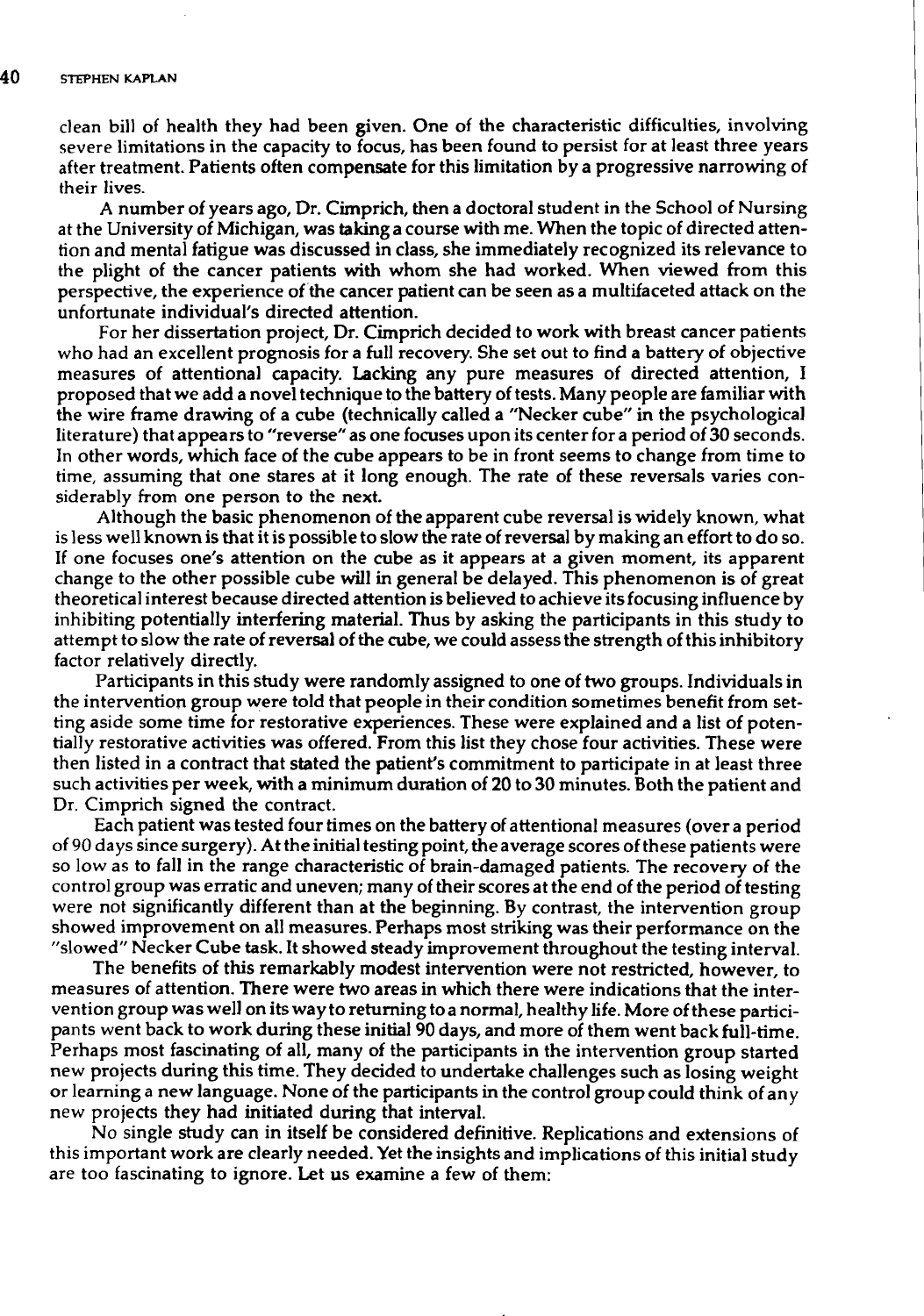1. Out of the various restorative activities on the list, the predominant choice by far was of nature-related activities.

2. It is unlikely that breast cancer patients are the only ones who suffer assaults on their attention or could benefit from systematic participation in restorative activities. Many illnesses, traumatic experiences, and difficult life transitions can be seen in this new context as likely to place extreme demands on directed attention and to call for similar treatment. The limited attentional capacities of the elderly suggest that they, too, could benefit. It is interesting to contemplate the pressure on natural settings, the increased demand for garden opportunities, and the other claims on this limited resource that would occur if all groups who could benefit knew about and partook of this opportunity. Either we need to keep the information a well-guarded secret, or we need to redouble our efforts to preserve and conserve open-space.

3. We are now a step closer to understanding the effect of the natural environment on human health. The impressive studies of improved health in prisons (Moore, **1981;** West, **1986)** and enhanced healing in hospitals (Ulrich, **1984;** Verderber, **1986)** when a more restorative view was available have made it abundantly clear that such an important relationship existed. It is now possible to begin to grasp one of the underlying mechanisms. There is good reason to believe that activities essential to maintaining, or, indeed, recapturing one's quality of life are dependent on directed attention. Further, it appears that a fatigued directed attention is benefitted by even a modest amount of restorative activity.

**4.** The difference between nature as an amenity and nature as a human need is underscored by this research. People often say they like nature; yet they often fail to realize that they need it. The same restorative opportunities were available to all participants in this study; there is every reason to believe that they all would have benefitted. Yet only the participants who had contracted to do so consistently carried out these activities. An educational and a cultural gap needs to be addressed. Nature is not merely "nice." It is not just a matter of improving one's mood, rather it is a vital ingredient in healthy human functioning.

### *ACKNOWLEDGMENT*

 $\ddot{\mathbf{c}}$  and

Work on this paper and on the research that led to it was supported, in part, by the U.S. Forest Service, North Central Forest Experiment Station, Urban Forestry Project, through several cooperative agreements. I would also like to thank Rachel Kaplan for her many and substantial contributions to this paper.

### *LIERATURE* **CITED**

Cimprich, B. **1990.** Attentional fatigue and restoration in individuals with cancer. Doctoral dissertation, University of Michigan.

James, W. 1892. Psychology: The briefer course. Holt, New York.

Kaplan, R. **1973.** Some psychological benefits of gardening. Environment and Behavior **5:145-152.** 

Kaplan, R. and S. Kaplan. **1989.** The experience **of** nature: A psychological perspective. Cambridge University Press, New York

Kaplan, S. 1983. A model of person-environment compatibility. Environment and Behavior 15:311–<br>332.

Kaplan, S. and R. Kaplan. **1982/1989.** Cognition and environment: Functioning in an uncertain world. Praeger, New York. (Republished in **1989** by Ulrich's, Ann Arbor, Michigan)

Kline, D. **1990.** Great possessions: An Amish farmer's journal. North Point Press, San Francisco.

Mander, J. **1978.** Four arguments for the elimination of television. Morrow-Quill, New York.

Moore, E. **0.1981. A** prison environment's effect on health care service demands. Journal of Environmental Systems **11:17-34.** 

Postman, N. 1985. Amusing ourselves to death. Penguin Books, New York.

Simon, H. A. **1978.** Rationafity as process and as product of thought. American Economic Review **68:l-16.** 

141